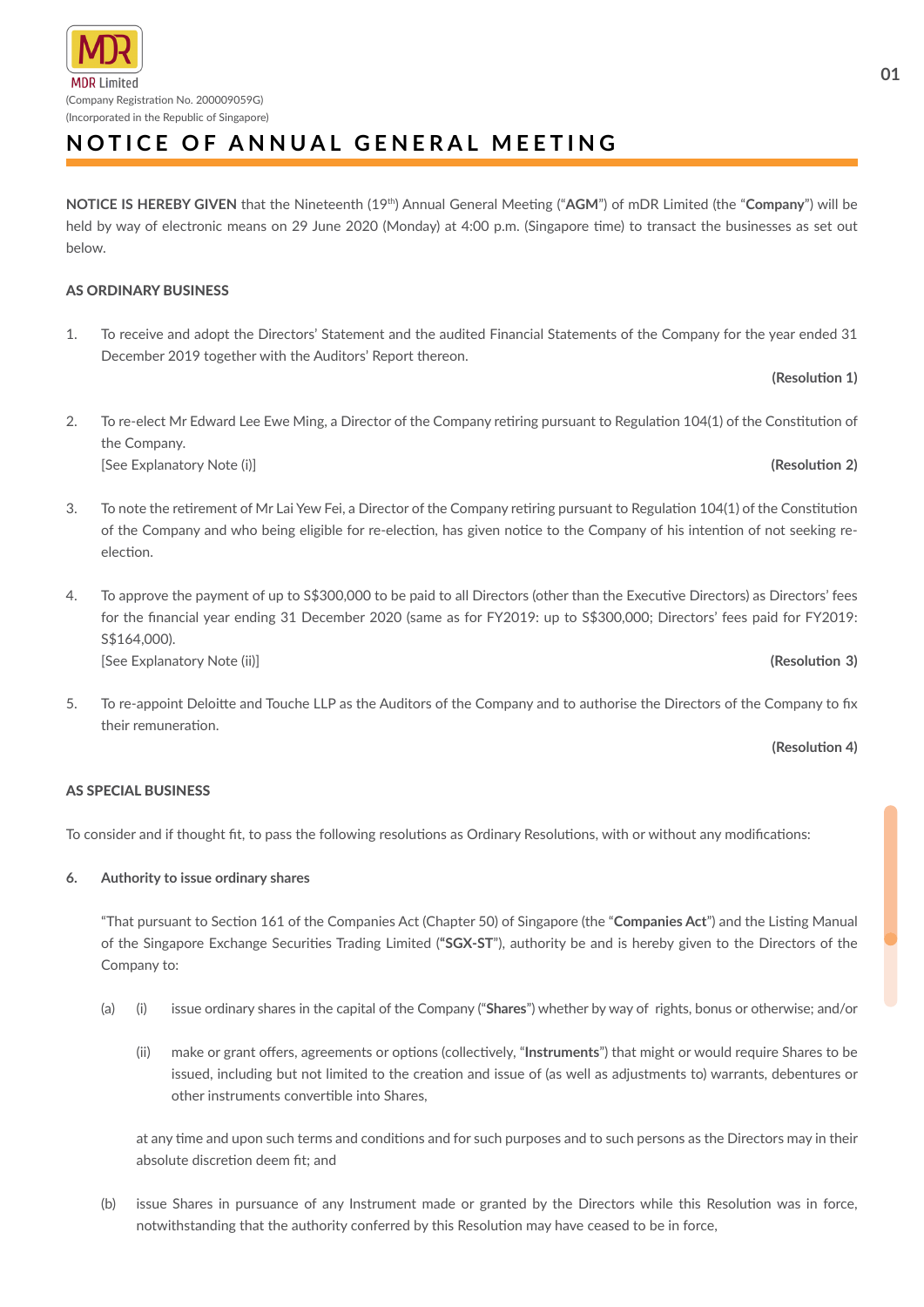provided that:

- (1) the aggregate number of Shares to be issued pursuant to this Resolution (including Shares to be issued in pursuance of Instruments made or granted pursuant to this Resolution) does not exceed fifty per cent (50%) of the total number of issued Shares, excluding treasury shares and subsidiary holdings (as calculated in accordance with paragraph (2) below), of which the aggregate number of Shares to be issued other than on a *pro rata* basis to shareholders of the Company (including Shares to be issued in pursuance of Instruments made or granted pursuant to this Resolution) shall be less than ten per cent (10%) of the total number of issued Shares, excluding treasury shares and subsidiary holdings (as calculated in accordance with paragraph (2) below);
- (2) (subject to such manner of calculation and adjustment as may be prescribed by the SGX-ST) for the purpose of determining the aggregate number of Shares that may be issued under paragraph (1) above, the percentage of issued Shares shall be based on the total number of issued Shares, excluding treasury shares and subsidiary holdings, at the time this Resolution is passed, after adjusting for:
	- (i) new Shares arising from the conversion or exercise of any convertible securities or share options or vesting of share awards which are outstanding or subsisting at the time this Resolution is passed; and
	- (ii) any subsequent bonus issue, consolidation or subdivision of Shares;
- (3) in exercising the authority conferred by this Resolution, the Company shall comply with the provisions of the SGX-ST Listing Manual for the time being in force (unless such compliance has been waived by the SGX-ST) and the Constitution for the time being of the Company; and
- (4) (unless revoked or varied by the Company in general meeting) the authority conferred by this Resolution shall continue in force until the conclusion of the next Annual General Meeting ("**AGM**") of the Company or the date by which the next AGM of the Company is required by law to be held, whichever is earlier."

In this Resolution 5, "subsidiary holdings" shall have the meaning ascribed to it in the SGX-ST Listing Manual.

[See Explanatory Note (iii)] **(Resolution 5)**

## 7. **Authority to allot and issue Shares under the mDR Share Plan 2018**

"That the Directors be and are hereby authorised to allot and issue from time to time such number of fully paid-up Shares as may be required to be allotted and issued pursuant to the vesting of Awards under the mDR Share Plan 2018, provided that the aggregate number of Shares to be allotted and issued pursuant to the mDR Share Plan 2018 and any other share-based incentive schemes that may be implemented by the Company, shall not exceed 15% of the total issued and paid-up Shares (excluding treasury shares and subsidiary holdings) on the day preceding the date on which the Award shall be granted."

[See Explanatory Note (iv)] **(Resolution 6)**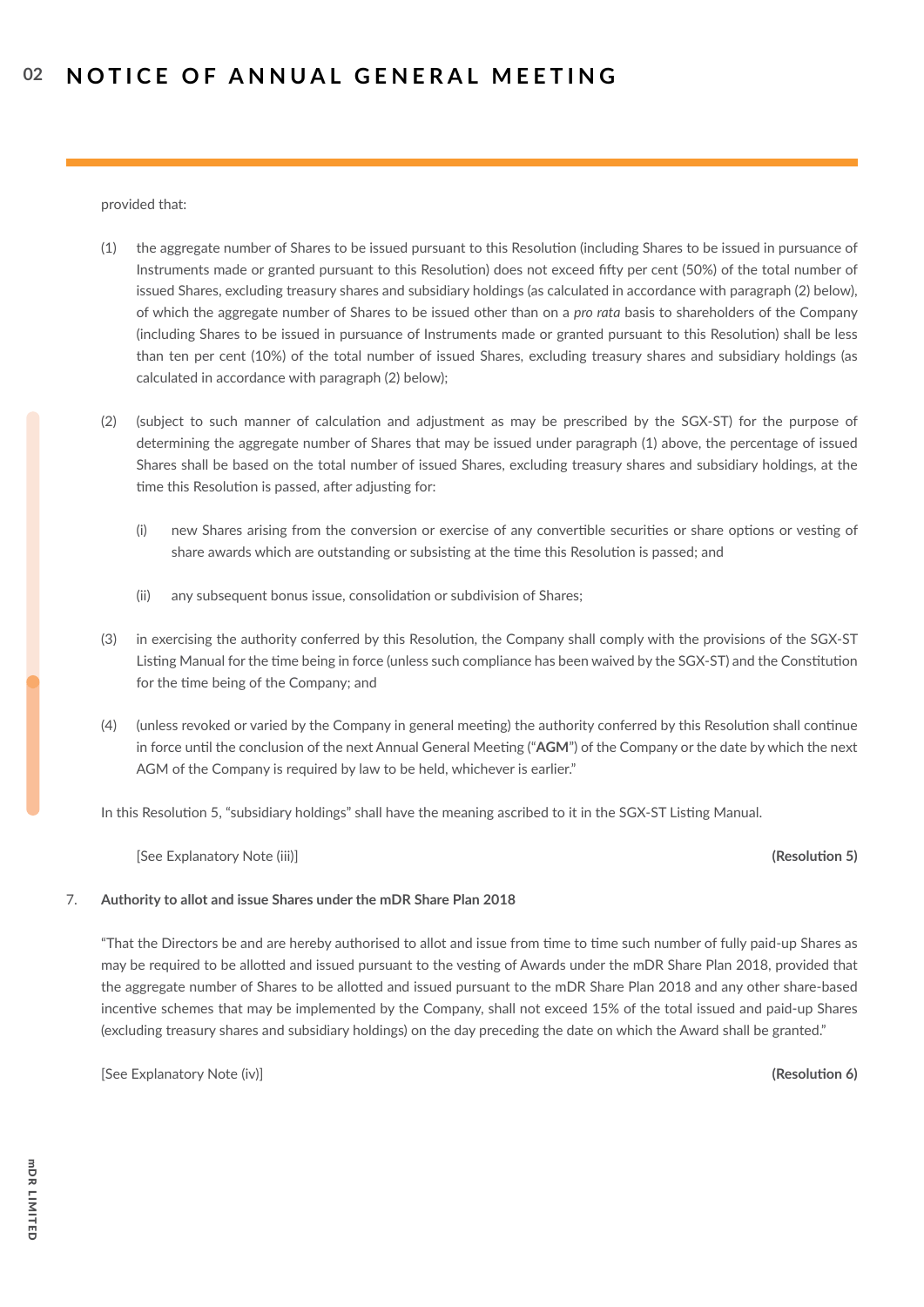### 8. **Proposed renewal of the Share Buy-back Mandate**

"That:

- (a) for the purposes of Sections 76C and 76E of the Companies Act (Chapter 50) of Singapore (the "**Companies Act**") and such other laws and regulations as may for the time being be applicable, the exercise by the directors of the Company ("**Directors**") of all the powers of the Company to purchase or otherwise acquire issued and paid-up ordinary shares in the share capital of the Company ("**Shares**") not exceeding in aggregate the Prescribed Limit (as defined herein), at such price(s) as may be determined by the Directors from time to time up to the Maximum Price (as defined herein), whether by way of:
	- (i) on-market purchases transacted through the trading system of the Singapore Exchange Securities Trading Limited ("**SGX-ST**"), or as the case may be, any other securities exchange on which the Shares may for the time being be listed on ("**Market Purchase**"); and/or
	- (ii) off-market purchases otherwise than on a securities exchange, in accordance with an equal access scheme as may be determined or formulated by the Directors as they consider fit, which scheme shall satisfy all the conditions prescribed by the Companies Act and the SGX-ST Listing Manual ("**Off-Market Purchase**"),

and otherwise in accordance with all other laws and regulations, including but not limited to, the provisions of the Companies Act and the SGX-ST Listing Manual, be and is hereby authorised and approved generally and unconditionally ("**Share Buy-back Mandate**");

- (b) any Share that is purchased or otherwise acquired by the Company pursuant to the Share Buy-back Mandate shall, at the discretion of the Directors, either be cancelled or held as treasury shares and dealt with in accordance with the Companies Act;
- (c) unless varied or revoked by the Company in general meeting, the authority conferred on the Directors to purchase Shares pursuant to the Share Buy-back Mandate may be exercised by the Directors any time and from time to time, on and from the date of the passing of this resolution, up to the earliest of:
	- (i) the date on which the next annual general meeting is held or is required by law to be held;
	- (ii) the date on which the purchases or acquisitions of Shares by the Company pursuant to the Share Buy-back Mandate are carried out to the full extent mandated; or
	- (iii) the date on which the authority conferred by the Share Buy-back Mandate is revoked or varied by Shareholders in a general meeting;
- (d) in this resolution:

"**Average Closing Price**" means the average of the closing market prices of the Shares over the last five (5) Market Days on which transactions in the Shares were recorded, immediately preceding the date of the Market Purchase by the Company, or as the case may be, the date of the making of the offer pursuant to the Off-Market Purchase, and deemed to be adjusted, in accordance with the listing rules of the SGX-ST, for any corporate action that occurs during the relevant five-day period and the date of the Market Purchase by the Company, or as the case may be, the date of the making of the offer pursuant to the Off-Market Purchase;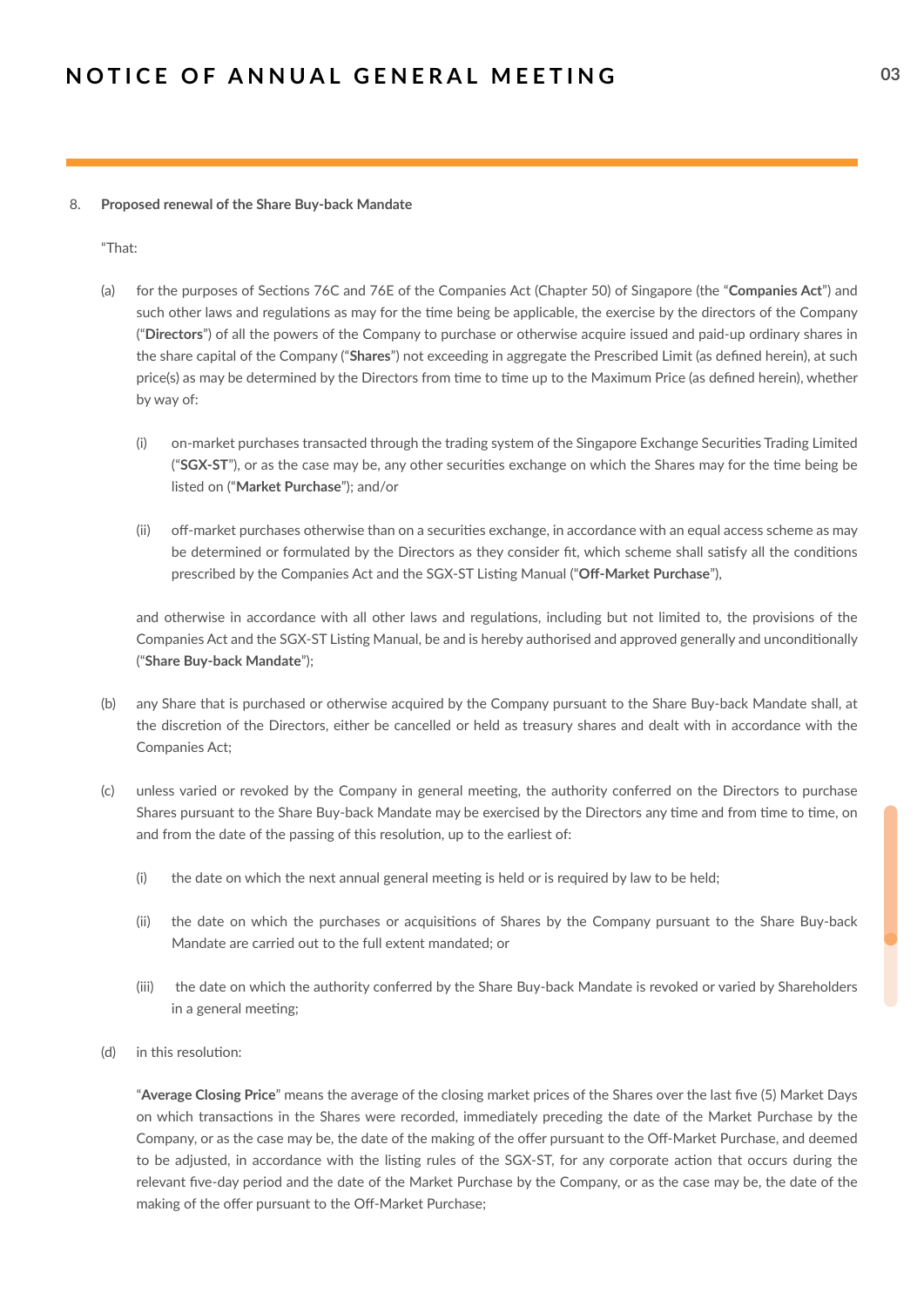"**date of the making of the offer**" means the date on which the Company announces its intention to make an offer for the Off-Market Purchase from the holder of Shares, stating therein the relevant terms of the equal access scheme for effecting the Off-Market Purchase;

"**Maximum Price**" in relation to a Share to be purchased or acquired, means the purchase price (excluding brokerage, commission, applicable goods and services tax, and other related expenses) to be paid for the Shares as determined by the Directors. The purchase price to be paid for the Shares as determined by the Directors must not exceed:

- (i) in the case of a Market Purchase, 105% of the Average Closing Price of the Shares; and
- (ii) in the case of an Off-Market Purchase, 120% of the Average Closing Price of the Shares;

"**Prescribed Limit**" means that number of issued Shares representing 10% of the total number of issued Shares as at the date of the passing of this resolution (excluding any Shares which are held as treasury shares and subsidiary holdings as at that date); and

(e) the Directors and/or any of them be and are hereby authorised to do any and all such acts and things, including without limitation, to sign, seal, execute and deliver all such documents and deeds, and to approve any amendment, alteration or modification to any document, as they or he may consider necessary, desirable or expedient or in the interest of the Company to give effect to the matters referred to in this resolution and the taking of any and all actions whatsoever, by any Director on behalf of the Company in connection with the proposed Share Buy-back Mandate prior to the date of the passing of this resolution be and are hereby approved, ratified and confirmed."

[See Explanatory Note (v)] **(Resolution 7)**

9. To transact any other business that may be properly transacted at an annual general meeting.

## BY ORDER OF THE BOARD

**Madan Mohan**

Company Secretary Singapore, 9 June 2020

### **EXPLANATORY NOTES:**

(i) **Resolution 2:** Mr Edward Lee Ewe Ming, will upon re-election, as a Director of the Company, remain as Executive Chairman of the Company, and will be considered non-independent.

More information on Mr Lee is set out in the 'Board of Directors' and 'Corporate Governance' sections in the Company's Annual Report 2019. Please refer to the "Supplemental Information" section of the Annual Report 2019 for information relating to Mr Lee as set out in Appendix 7.4.1 of the Listing Manual of the SGX-ST.

(ii) **Resolution 3:** Ordinary Resolution 3 is to seek approval for the payment of up to S\$300,000 to all Directors (other than Executive Directors) as Directors' fees for the financial year ending 31 December 2020 (which is the same as that approved for the preceding financial year). Total Directors' fees paid for FY2019 was S\$164,000. Additional information on the Directors' fees can be found under 'Corporate Governance' section in the Company's Annual Report 2019.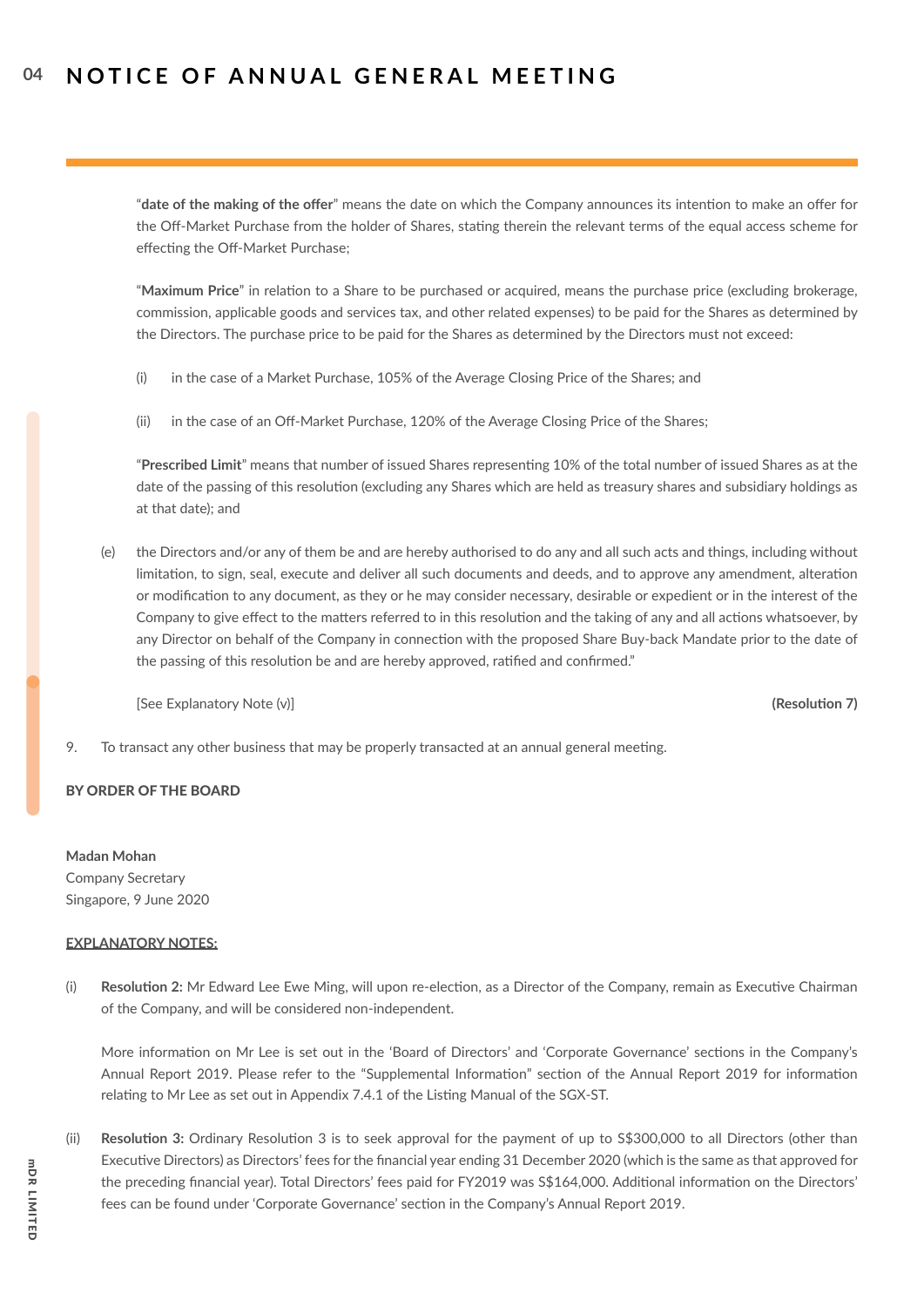- (iii) **Resolution 5:** Ordinary Resolution 5, if passed, will empower the Directors of the Company, to issue Shares and to make or grant instruments (such as warrants, debentures or options) convertible into Shares, and to issue Shares in pursuance of such instruments, up to an amount not exceeding in total fifty per cent (50%) of the total number of issued Shares, excluding treasury shares and subsidiary holdings, of which the number of Shares that may be issued other than on a *pro rata* basis to shareholders shall be less than ten per cent (10%) of the total number of Shares that may be issued ("**General Mandate**"). For the purpose of determining the aggregate number of Shares that may be issued pursuant to the General Mandate, the percentage of issued Shares shall be based on the total number of issued Shares, excluding treasury shares and subsidiary holdings, at the time Resolution 5 is passed, after adjusting for (a) new Shares arising from the conversion or exercise of any convertible securities or share options or vesting of share awards which are outstanding or subsisting at the time Resolution 5 is passed, and (b) any subsequent bonus issue, consolidation or subdivision of Shares.
- (iv) **Resolution 6:** Ordinary Resolution 6, if passed, will authorise and empower the Directors of the Company, from the date of this AGM until the next AGM of the Company, or the date by which the next AGM of the Company is required by law to be held or such authority is varied or revoked by the Company in a general meeting, whichever is earlier, to issue Shares in the capital of the Company in accordance with the rules of the mDR Share Plan 2018. The mDR Share Plan 2018 was first approved by the shareholders at the Extraordinary General Meeting of the Company held on 28 September 2018.
- (v) **Resolution 7:** Ordinary Resolution 7 is to renew the Share Buy-back Mandate to allow the Company to purchase or otherwise acquire its Shares, on the terms and subject to the conditions set out in this Resolution.

The Company intends to use internal resources of funds and/or external borrowings to finance the purchase or acquisition of Shares pursuant to the proposed renewal of the Share Buy-back Mandate. The amount of financing required for the Company to purchase or acquire its Shares and the impact on the Company's financial position, cannot be ascertained as at the date of this Notice of AGM as these will depend on, *inter alia*, the aggregate number of Shares purchased or acquired and the consideration paid at the relevant time. Purely for illustrative purposes only, the financial effects of the purchase or acquisition of such Shares by the Company pursuant to the Share Buy-back Mandate on the audited financial statements of the Group and the Company for the financial year ended 31 December 2019, based on certain assumptions, are set out in the circular to shareholders dated 14 April 2020 ("**Share Buy-back Circular**"). Please refer to the Share Buy-back Circular for more details.

### ADDITIONAL NOTES:

- (1) The AGM is being convened, and will be held, by electronic means pursuant to the COVID-19 (Temporary Measures) (Alternative Arrangements for Meetings for Companies, Variable Capital Companies, Business Trusts, Unit Trusts and Debenture Holders) Order 2020. Printed copies of this Notice will not be sent to members. Instead, this Notice will be sent to members by electronic means via publication on the Company's website at the URL http://www.m-dr.com/meetings and will also be made available on the SGX website at the URL https://www.sgx.com/securities/company-announcements.
- (2) Due to the current COVID-19 restriction orders in Singapore, members will not be able to attend the AGM in person. Members will be able to observe, or listen to the AGM proceedings through a "live" audio-visual webcast via their mobile phones, tablets or computers, or "live" audio-only stream via their mobile phones or telephones. In order to do so, members must pre-register by 4:00 p.m. on 26 June 2020, at the URL https://www.meetings.vision/mdr.
- (3) Following verification of their status as members, authenticated members will receive email instructions ("**Confirmation Email"**) by 10:00 a.m. on 28 June 2020 on how to access the "live" audio-visual webcast, or "live" audio-only stream of the AGM proceedings. Members who have successfully registered, but have not received the Confirmation Email by 10:00 a.m. on 28 June 2020 should contact the Company, by phone at +65 6347 8911 / +65 9736 1264, or by email at corporateaffairs@mdr.com.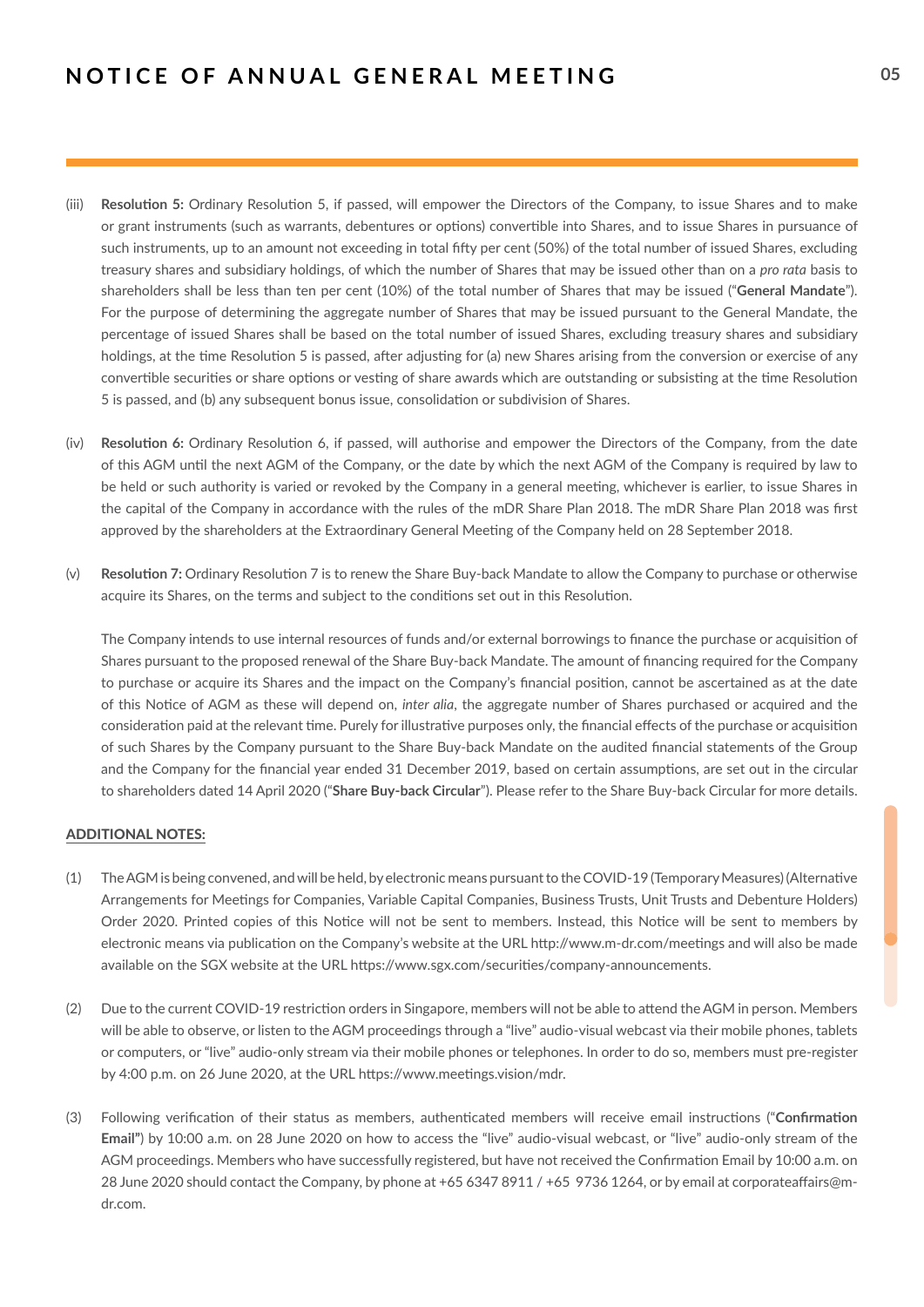- (4) Members may also submit questions related to the resolutions to be tabled for approval at the AGM. To do so, all questions must be submitted by 4:00 p.m. on 26 June 2020 in the following manner:
	- (a) via the online submission at the URL https://www.meetings.vision/mdr; or
	- (b) by post, by depositing at the registered office of the Company at mDR Limited, 53 Ubi Crescent, Singapore 408594, Attn. Company Secretary; or
	- (c) by email to corporateaffairs@m-dr.com.

When sending questions, members should also provide their full name as it appears on the CDP/CPF/SRS records, address, contact number, email address, number of shares in the Company and the manner in which the shares are held in the Company (e.g. via CDP, CPF or SRS) for verification.

The Company will address all substantial and relevant questions submitted in advance of the AGM either prior to or during the AGM. Please note that members will not be able to ask questions at the AGM during the "live" webcast and audio-only stream, and therefore it is important for members who wish to ask questions to submit their questions in advance of the AGM.

- (5) Members (whether individuals or corporates) who wish to exercise their voting rights at the AGM must appoint the Chairman of the Meeting as their proxy to attend, speak and vote on their behalf at the AGM. In appointing the Chairman of the Meeting as proxy, members (whether individuals or corporates) must give specific instructions as to voting, or abstentions from voting, in respect of a resolution in the Proxy Form, failing which the appointment will be treated as invalid. The Proxy Form for the AGM may be accessed at the Company's website at the URL http://www.m-dr.com/meetings and has also been made available on SGXNET at the URL https://www.sgx.com/securities/company-announcements.
- (6) The Chairman of the Meeting, as proxy, need not be a member of the Company.
- (7) The duly completed Proxy Form:
	- (a) if sent by post, must be deposited at the registered office of the Company at mDR Limited, 53 Ubi Crescent, Singapore 408594, Attn. Company Secretary; or
	- (b) if sent electronically, be submitted via email to the Company at corporateaffairs@m-dr.com,

in either case, by no later than 4:00 p.m. on 26 June 2020, being 72 hours before the time fixed for the AGM, and in default the Proxy Form shall not be treated as valid.

A member who wishes to submit the Proxy Form must first download, complete and sign the Proxy Form, before submitting it by post to the address provided above, or before scanning and sending it by email to the email address provided above.

**In view of the current COVID-19 situation and the related safe distancing measures in Singapore which may make it difficult for members to submit completed Proxy Forms by post, members are strongly encouraged to submit completed Proxy Forms electronically via email.**